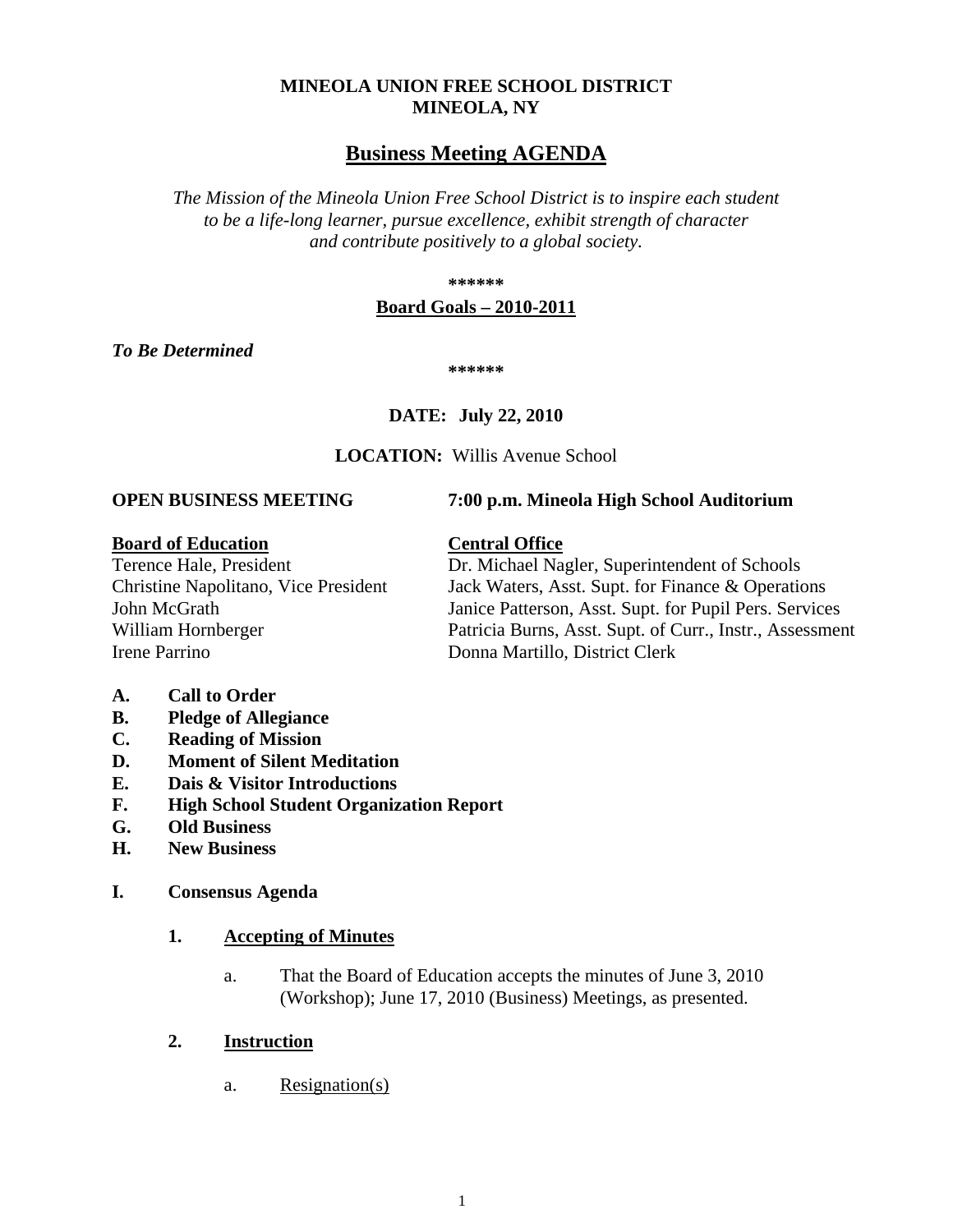- 1. That the Board of Education accepts the resignation of Lisa Applewhite as Science Instructional Leader at Mineola High School, effective June 30, 2010.
- b. Appointments
	- 1. That the Board of Education amends the appointment of Lauren Reif from a full time position to a 3/5 Speech Teacher position for the 2010 Summer Special Education Program at a pro-rated salary of \$7,304.00, effective July 1, 2010.
	- 2. That the Board of Education approves the appointment of Monica Altamirano to the open full time position, vacated by Ms. Reif, at a salary of Step 3, \$12,173.00, effective July 1, 2010.
	- 3. That the Board of Education approves the appointment of Donna Leopardi, to the position of Leave Replacement School Social Worker, for Stacey Rosenblatt, effective September 1, 2010 to approximately December 8, 2010; salary, MA, Step 1, \$67,604.00.
	- 4. That the Board of Education approves the addition of the following candidates to the Per Diem Substitute Teacher List for the 2010- 2011 school year at a daily rate of pay, \$90.00:

| Manuelina Ambrosio                 | Early Childhood Education (Birth-Grade 2)<br>Childhood Education (Grades 1-6)                     |
|------------------------------------|---------------------------------------------------------------------------------------------------|
| Danielle Schneider<br>Laura Silver | Early Childhood Education (Birth-Grade 2)<br>Students with Disabilities (Grade 1–6; PreK-Grade 6) |
|                                    |                                                                                                   |

 $2010 - 5$ 

5. That the Board of Education approves the following list of staff members for the 2010 Summer Band Camp:

|                  |                              | $2010 - 3$  |
|------------------|------------------------------|-------------|
| Name             | Position                     | <b>Days</b> |
| Matt Feinberg    | <b>Band Director</b>         | \$1,548.81  |
| Ken Vignona      | <b>Ass't Band Director</b>   | \$1,032.84  |
| Anthony DeMarino | Colorguard Director          | \$1,032.84  |
| Chensey Barthold | <b>Guard Instructor</b>      | \$687.37    |
| Mike Maraia      | <b>Guard Instructor</b>      | \$687.37    |
| Kris Nuzzi       | <b>Guard Instructor</b>      | \$687.37    |
| Lisa Granath     | 5. Guard Instructor          | \$343.68    |
| Mike Coppola     | Drill Instructor             | \$687.37    |
| Tim Doran        | <b>Brass Instructor</b>      | \$687.37    |
| Sam Komaroff     | <b>WW</b> Instructor         | \$687.37    |
| Chris Bonacorsa  | <b>Percussion Instructor</b> | \$687.37    |
| Ken Frank        | <b>Percussion Instructor</b> | \$687.37    |
| Frank Mauriello  | <b>Percussion Instructor</b> | \$687.37    |
| Amanda Buehler   | Chaperone                    | \$602.56    |
| Frank Lao        | Chaperone                    | \$602.56    |
| Anthony Nicaj    | Chaperone                    | \$602.56    |
| Theresa Ravert   | Chaperone                    | \$602.56    |
| Chris Wallitsch  | Chaperone                    | \$602.56    |
| TBD              | <b>EMT</b>                   | \$687.37    |
|                  |                              |             |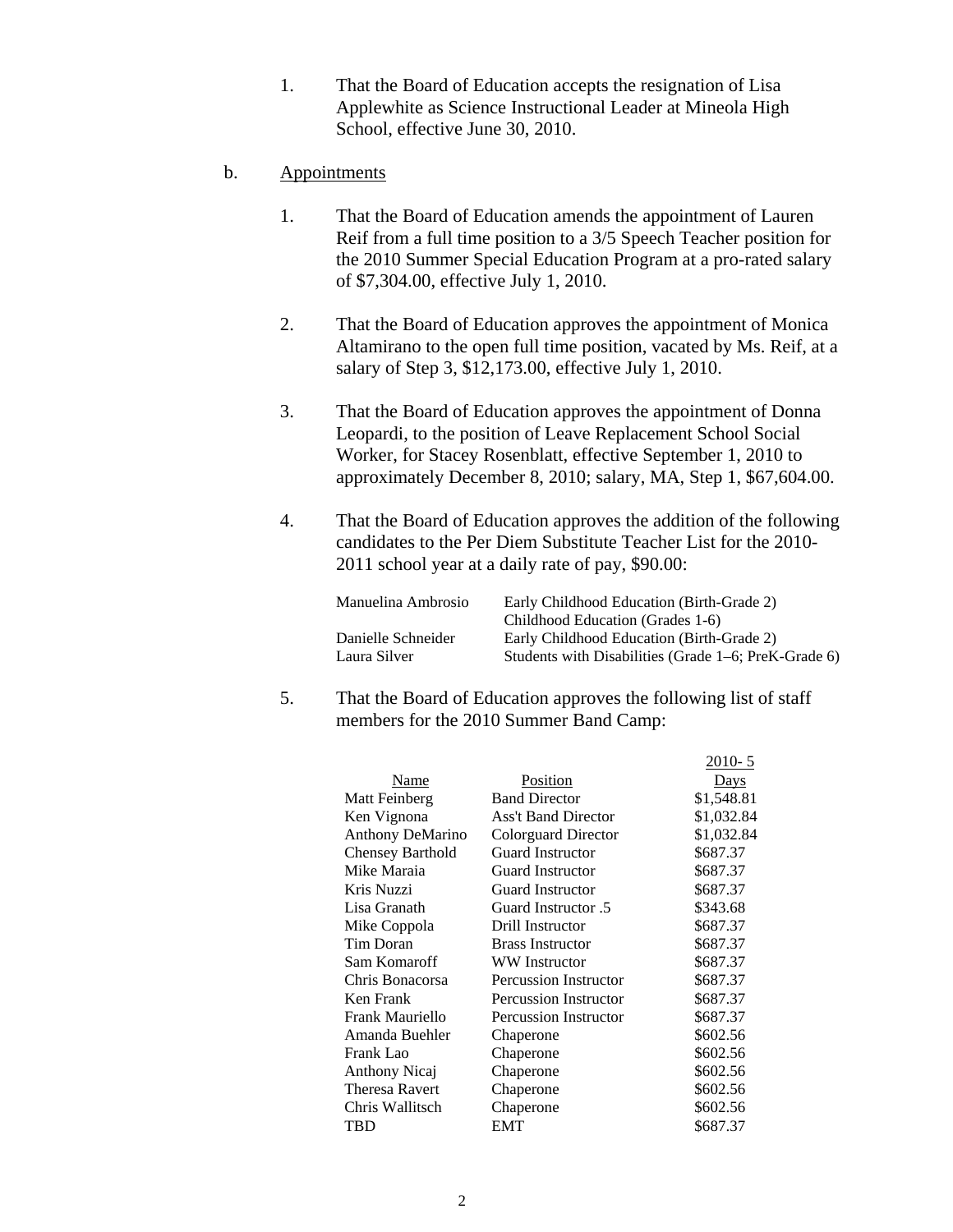- 6. That the Board of Education approves the appointment of Lisa Elgart, to the position of part time (.6) Spanish Teacher, effective September 1, 2010; salary, .6 of MA, Step 6, \$82,406.00 = \$49,444.00.
- 7. That the Board of Education approves the appointment of Maureen McKeel, to the position of Occupational Therapist, filling the vacancy left by the resignation of Lisamarie Curley, effective September 1, 2010. MTA salary: Step 2, \$66,565.00.
- 8. That the Board of Education approves the appointment of Jill Cole, to the position of Leave Replacement Art Teacher for Trevlin Jeffrey, effective September 1, 2010 to approximately January 31, 2011; salary, MA, Step 1, \$67,604.00.

# **2.1. Instruction: Committee on Special Education Actions**

a. That the Board of Education approves the CSE/CPSE/SCSE recommendations for programs and services for students with IEPs for the time period from May 15, 2010 to June 30, 2010 as set forth in Confidential Attachment "A".

# **2.2. Instruction: Contracted Instructional Services**

- a. That the Board of Education approves a contract between the Mineola Union Free School District and Hagedorn Little Village School for the 2010-2011 school year; tuition reimbursement to private schools from NYSED SEDCAR Flow Through Funds, per the SED process. Reimbursement is for Mineola students who receive services.
- b. That the Board of Education approves a contract with All Island Kids Therapy, LLC to continue providing services to Mineola special education students in the 2010-2011 school year, with no change in fees and services from the 2009-2010 school year.
- c. That the Board of Education approves an agreement between the Mineola Union Free School District and Mineola Youth and Family Services to offer social work services provided through a community-based organization for the 2010-2011 school year.
- d. That the Board of Education approves an agreement between the Mineola Union Free School District and Pyramid Educational Consultants to renew services that include Autism and Behavioral Consultation, Professional Development, and PECS Training for the 2010-2011 school year.
- e. That the Board of Education approves a contract between the Mineola Union Free School District and the Westbury UFSD to provide Special Education services to students who are parentally placed in private schools located in the Mineola UFSD for the 2009-2010 school year.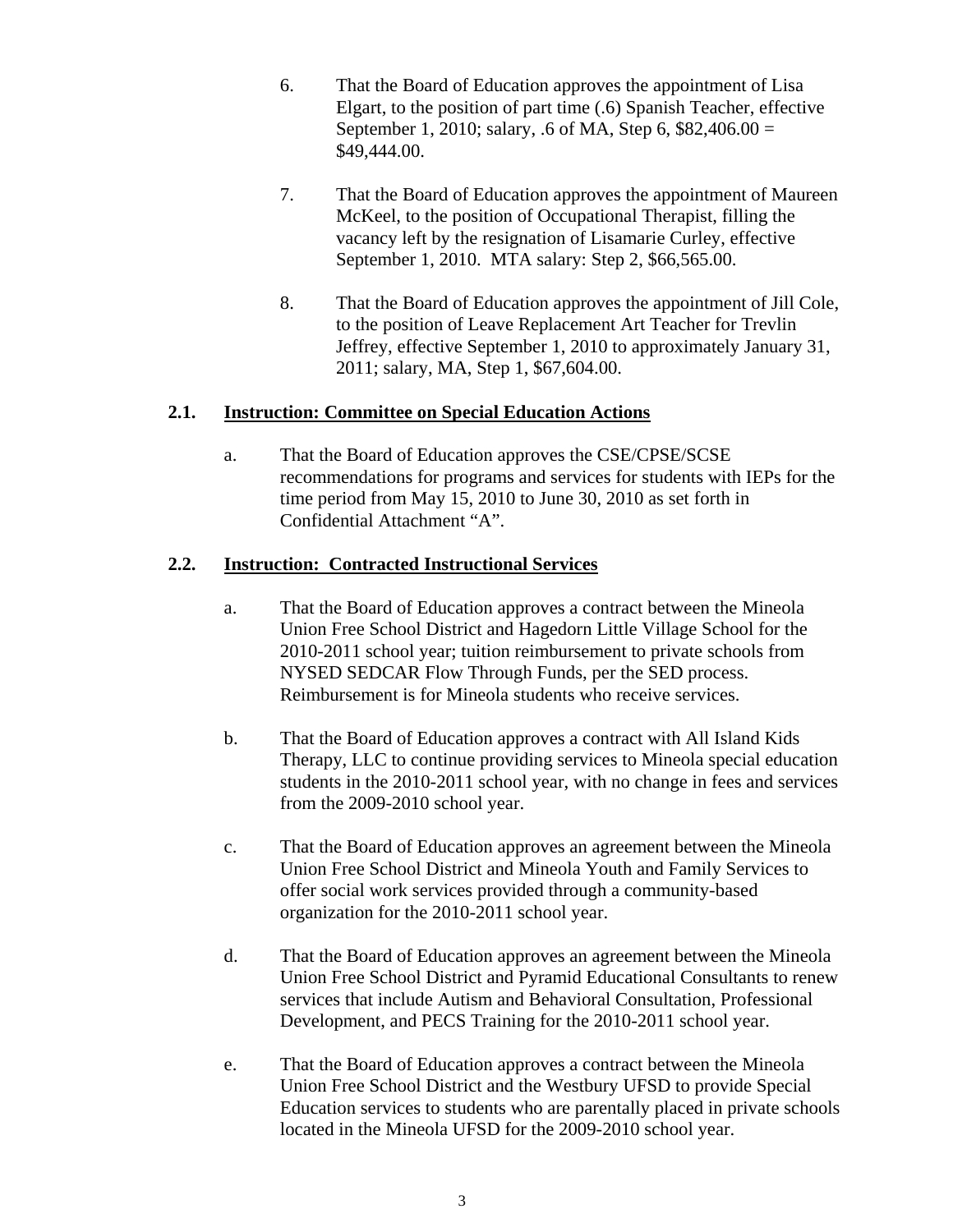- f. That the Board of Education approves a contract between the Mineola Union Free School District and the Freeport UFSD to provide Special Education services to students who are parentally placed in private schools located in the Mineola UFSD for the 2009-2010 school year.
- g. That the Board of Education approves a contract between the Mineola Union Free School District and the Brookville Center for Children's Services, Inc. to provide instructional services to a Mineola student enrolled in the Special Education Program for the 2010-2011 school year.
- h. That the Board of Education approves a contract between the Mineola Union Free School District and the Brookville Center for Children's Services, Inc. to provide instructional services to a Mineola student enrolled in the Autistic Program for the 2010-2011 school year.
- i. That the Board of Education approves a contract between the Mineola Union Free School District and Sewanhaka CHSD to provide Special Education services to an out of district student parentally placed receiving services in the Mineola School District for the 2009-2010 school year.

# **2.3. Instruction: Student Actions**

- a. Selective Classification
	- 1. That the Board of Education approves the Selective Classification request for the following students:
		- Christopher Fischer,  $8<sup>th</sup>$  grade student, to compete on the Varsity Golf Team for the 2010-2011 school year;
		- Thomas Farrell,  $8<sup>th</sup>$  grade student, to compete on the Varsity Golf Team for the 2010-2011 school year.

# **2.4. Instruction: Other**

# **3. Civil Service**

- a. Resignation(s)
	- 1. That the Board of Education approves the resignation of Melissa Fusco, part time Bus Aide in Transportation, effective August 31, 2010.
- b. Appointments
	- 1. That the Board of Education approves the appointment of all Mineola UFSD 10 Month Bus Drivers as Sub Drivers for the Summer 2010 in the event they are needed per the Bus Driver contract. They will be paid at a rate of \$23 per hour. This resolution shall be effective as of July 1, 2010.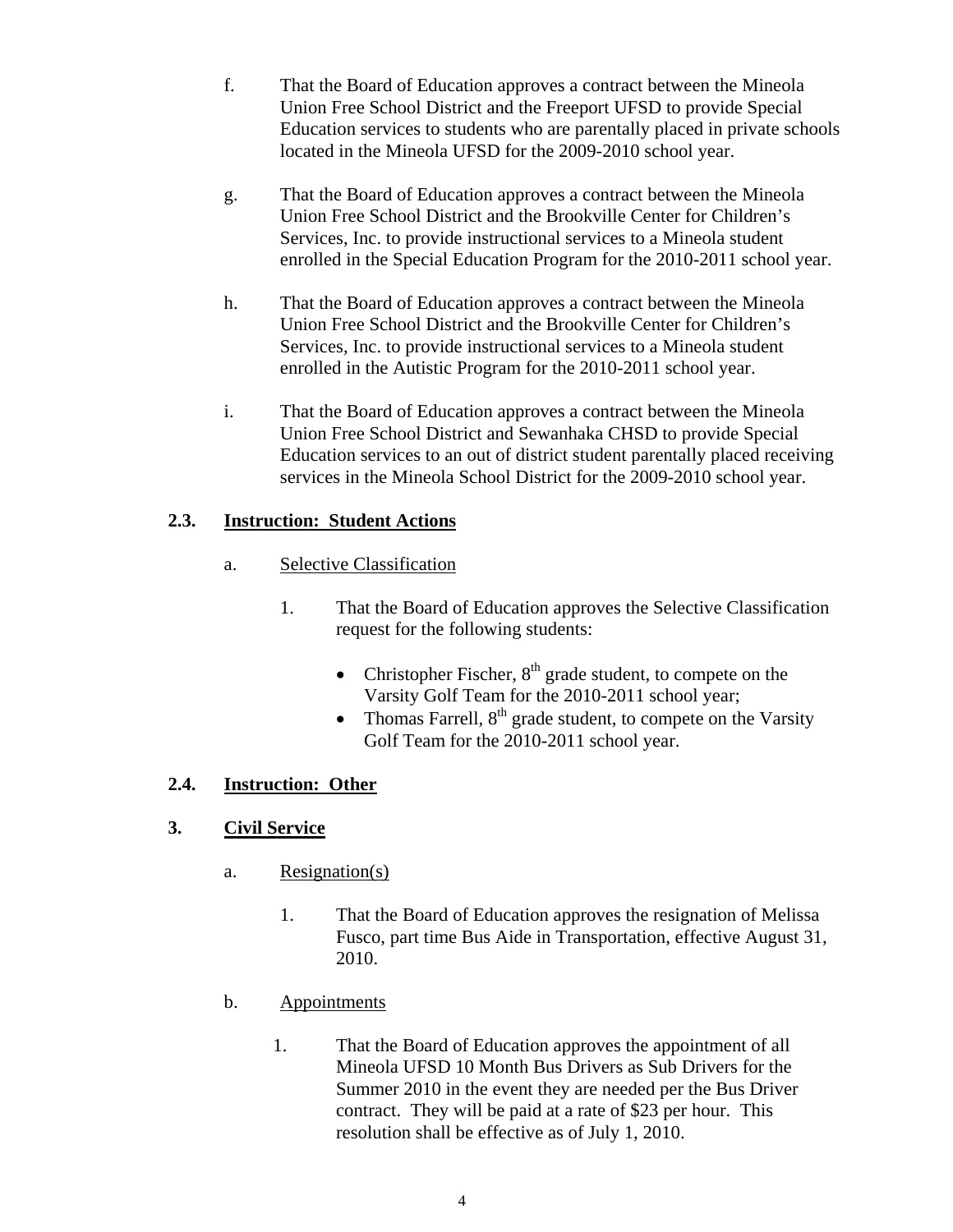2. That the Board of Education approves the appointment of the following Bus Aides to be used as needed for the summer of 2010, effective July 1, 2010. They will be paid their hourly rate according to the 2007/2009 Teacher Aide contract.

| Daisy Aviles     |
|------------------|
| Kathleen Diskin  |
| Jenny Klein      |
| Michele Sciroppo |

Donna Buckley Dolores Delape Melissa Fusco Rhonda Kaletsky Michele Krumholz Frances Lapoff Patricia Licari

- 3. That the Board of Education approves the addition of Gustavo Morales to the part time substitute Cleaner, effective September 1, 2010.
- 4. That the Board of Education approves the reappointment of the following names to the substitute Teacher Aide list, effective July 1, 2010; salary is \$13.74 per hour:

| Susan Dunninger | Diane Ricciardi   |
|-----------------|-------------------|
| Merlen Mills    | Jeanette Landivar |
| Theresa Takacs  | Mary Castiglia    |

## c. Effective Retirement Date Amended

- 1. That the Board of Education amends the date of retirement for Marianne Lovallo, Stenographic Secretary from June 30, 2010 to July 21, 2010.
- d. Amending 2010 Summer Special Education Program Teacher Aide List
	- 1. That the Board of Education amends the 2010 Summer Special Education Program List of Teacher Aides with the removal of Maria Dunlop's name.

# **4. Business/Finance**

- a. Treasurer's Report
	- 1. That the Board of Education accepts the Treasurer's Report for the period ending May 31, 2010 and directed that it be placed on file.
- b. Approval of Invoices and Payroll
	- 1. That the Board of Education approves the Invoices and Payroll for the period ending June 30, 2010.

| <b>TOTAL EXPENSES</b> | \$2,173,198.19 |
|-----------------------|----------------|
| Warrant #24           | \$1,106,169.86 |
| Warrant #23           | \$1,067,028.33 |

## PAYROLL #23 & #24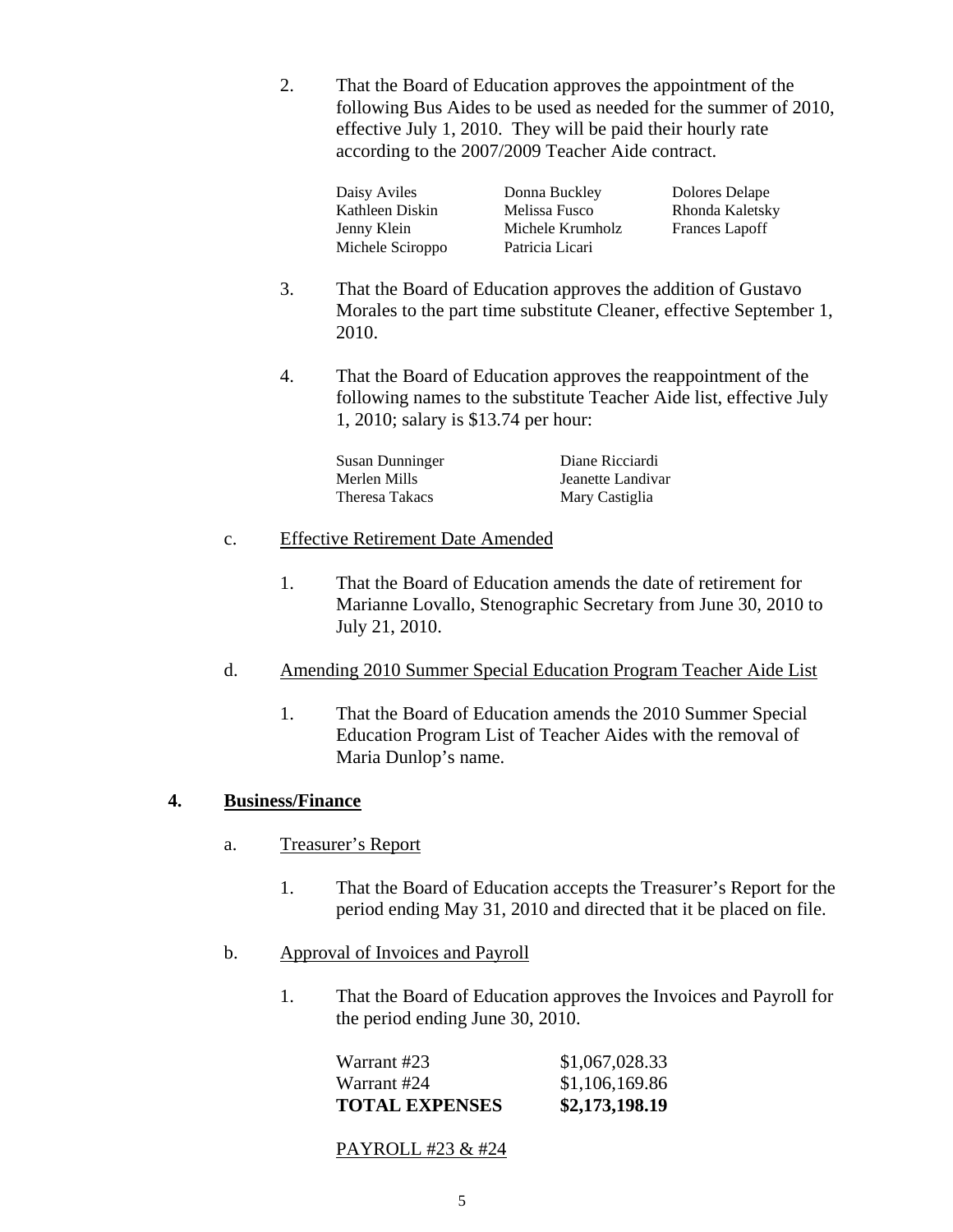| General              | \$8,601,185.90 |
|----------------------|----------------|
| Fund F               | \$207,757.88   |
| <b>TOTAL PAYROLL</b> | \$8,808,943.78 |

## **4.1. Business/Finance: Contract Approvals**

- a. BOCES Contract
	- 1. That the Board of Education approves the 2009-2010 Preliminary AS-7 Contract with Nassau BOCES in the initial estimated expense of \$3,561,424.19 in providing services throughout the school year.

## **4.2. Business/Finance: Bids**

a. That the Board of Education awards the Food Service Bid, opened July 8, 2010, to the lowest responsible bidder meeting specifications, Whitsons Culinary Group.

## **5. Other**

- a. Salary Increase(s)
	- 1. That the Board of Education approves the 2010-2011 salary of JoAnn Greene, Internal Claims Auditor, in the amount of \$17,380.00.
	- 2. That the Board of Education approves the 2010-2011 salary of Donna Squicciarino, District Treasurer, in the amount of \$13,490.00.
- b. Obsolete & Outdated Textbooks
	- 1. That the Board of Education approves the list of books and textbooks considered obsolete and outdated, as set forth in Attachment "B", in accordance with District Policy 6900-Disposal of District Property
- c. NYSSBA October 21-24, 2010 Convention
	- 1. That the Board of Education approves the allocation of funds associated with attending the NYSSBA Convention in October 2010 for Voting Delegate, John McGrath, and alternate Voting Delegate, Irene Parrino.
- d. Five Year Bus Lease
	- 1. That the Board of Education authorizes the Board of Education President to sign an agreement between the Mineola Union Free School District and TD Bank for a Five Year Bus Lease as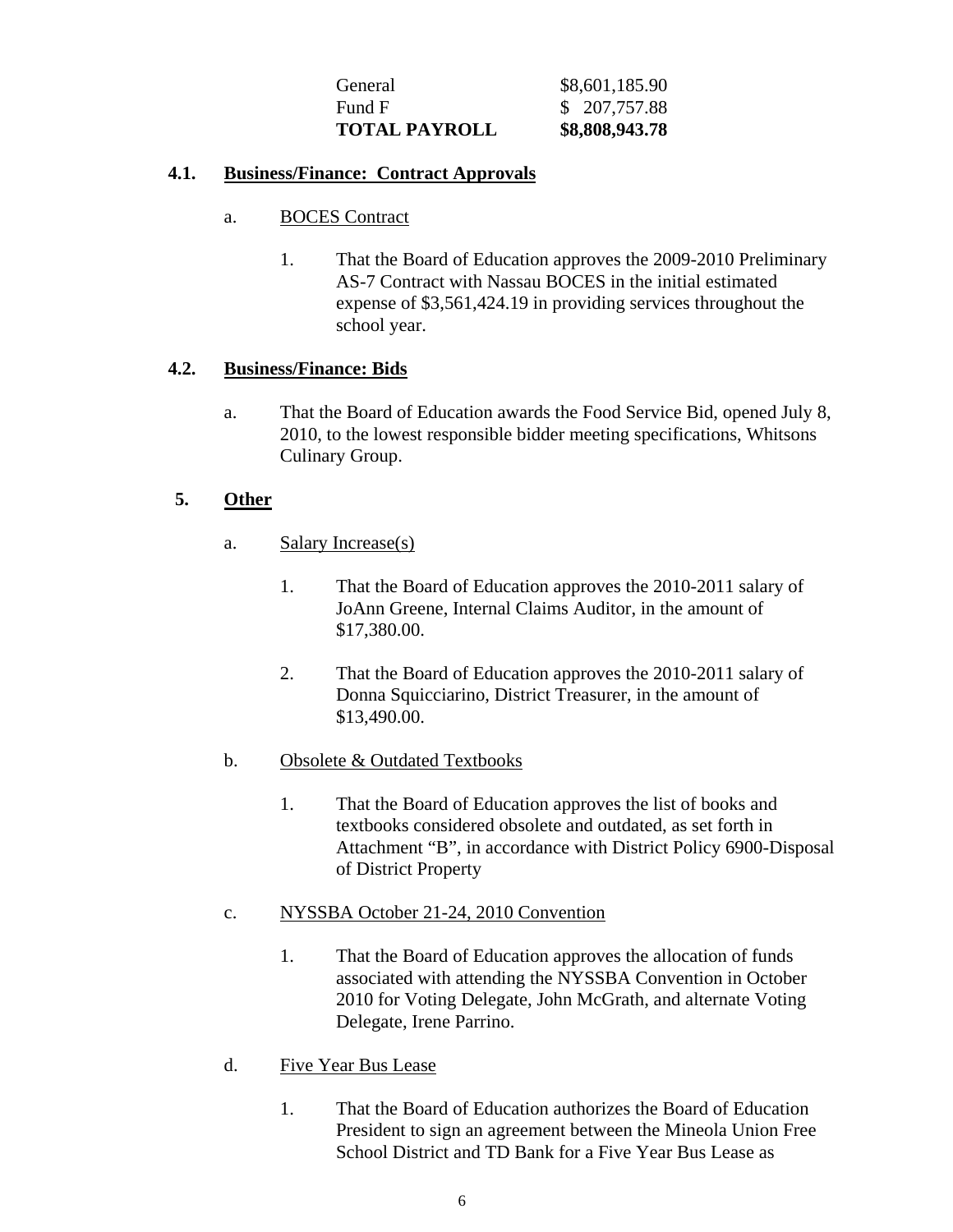previously awarded by the Board of Education at the June 17, 2010 Business Meeting.

**RESOLUTION #6 – BE IT RESOLVED THAT** the Board of Education approves Consensus Agenda items I.1.a. through I.5.d.1. as presented.

| <b>Motion:</b><br>Second: |     |  |
|---------------------------|-----|--|
| Yes:                      | No: |  |
|                           |     |  |
|                           |     |  |
|                           |     |  |
|                           |     |  |
|                           |     |  |

| <b>Passed:</b> |  |
|----------------|--|
|                |  |

# **J. Public Comments**

## **K. Board of Education Reports**

- Comments from Board President
- Board Committee Report
- Superintendent of Schools' Reports & Comments
	- o Superintendent Comments
	- o Capital Updates
- Table Reports
	- o Finance and Operations Report
		- Monthly Financial Report
		- Building & Grounds Report
			- **Building Usage**
			- **vandalism**
			- Work order status
		- Transportation Report

## • Special Reports

\*Public Questions - Board Committee Reports; Student Organization Report; Superintendent's Report; Table Reports (All Finance & Operation Functions); and Special Report

# **L. Executive Session** Time: \_\_\_\_\_ p.m.

| <b>Motion:</b><br>Second: |     |  |
|---------------------------|-----|--|
| Yes:                      | No: |  |
|                           |     |  |
|                           |     |  |
|                           |     |  |

\_\_\_\_\_\_\_\_ \_\_\_\_\_\_\_\_\_\_